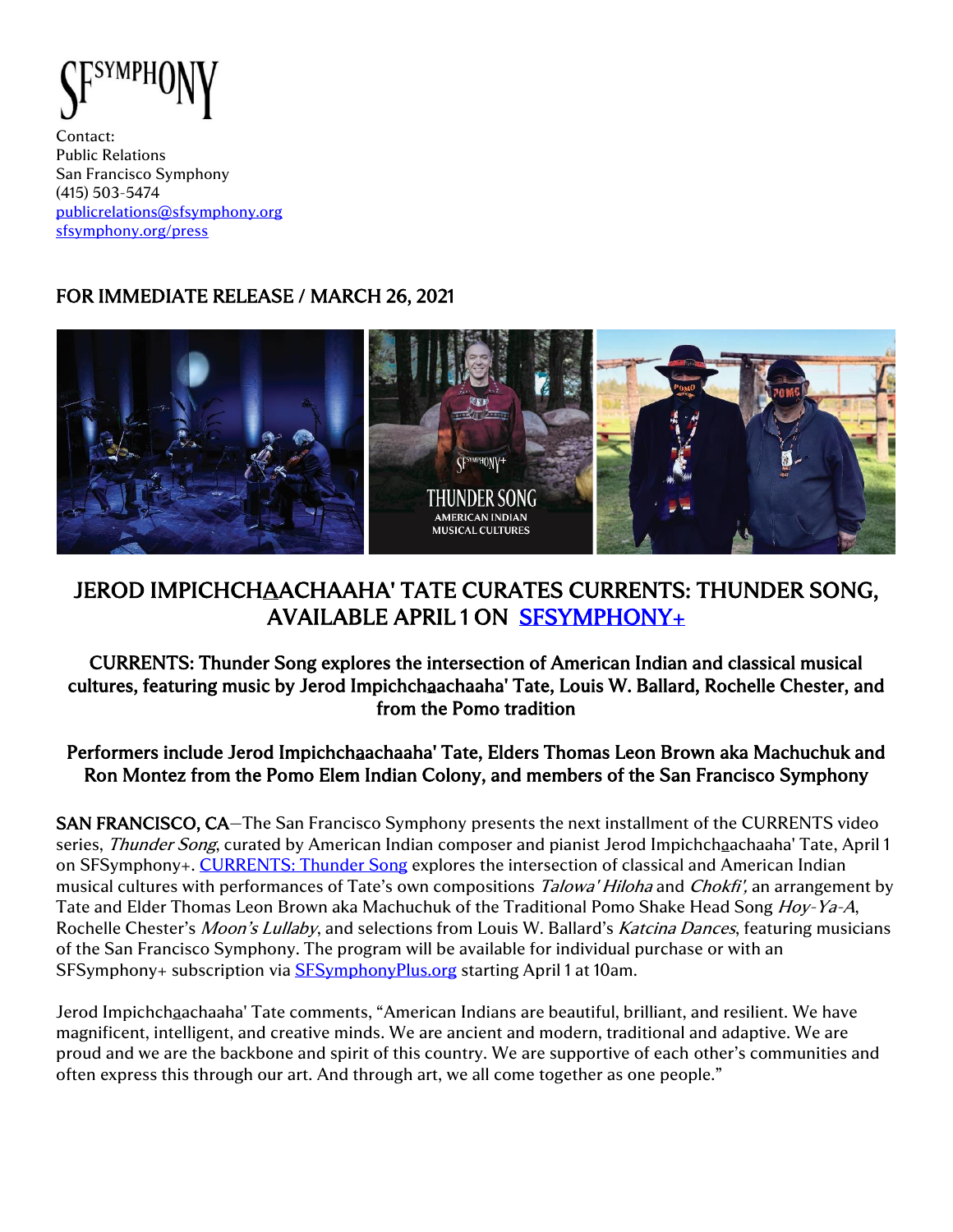

- [Click here](https://www.sfsymphony.org/About-SFS/Press-Room/Press-Kits/CURRENTS) to access the CURRENTS Press Kit, which includes Artist Headshots, Production Images, promotional videos, and Digital Program Books\* with artist biographies and program notes. (\*Digital Program Book for Thunder Song will be added on March 31).
- [Click here](https://www.sfsymphony.org/SanFrancisco/media/SanFrancisco/Press%20Room/Press%20Kits/SFSymphonyPlus/SFSymphony-releases-CNY-2021_UPDATED-3-8-21.pdf) to view full list of upcoming SFSymphony+ releases
- Complimentary SFSymphony+ memberships are available for members of the media. Please email [publicrelations@sfsymphony.org](mailto:publicrelations@sfsymphony.org) to request free access.

#### About Jerod Impichchaachaaha' Tate

Jerod Impichchaachaaha' Tate, is a classical composer, citizen of the Chickasaw Nation in Oklahoma and is dedicated to the development of American Indian classical composition.

His recent commissions include *Shell Shaker: A Chickasaw Opera* for Mount Holyoke Symphony Orchestra; Ghost of the White Deer, Concerto for Bassoon and Orchestra for Dallas Symphony Orchestra; and his Chickasaw oratorio, *Misha' Sipokni' (The Old Ground)*, for Canterbury Voices and the Oklahoma City Philharmonic. His music was recently featured on the HBO series Westworld. His commissioned works have been performed by the National Symphony, San Francisco Symphony and Chorus, Detroit Symphony, Minnesota Orchestra, Buffalo Philharmonic, Winnipeg Symphony, South Dakota Symphony, Colorado Ballet, Canterbury Voices, Dale Warland Singers, Santa Fe Desert Chorale, and Santa Fe Chamber Music Festival.

Tate has held Composer-in-Residence positions for *Music Alive*, a national residency program of the League of American Orchestras and New Music USA; the Joyce Foundation/American Composers Forum; Oklahoma City's NewView Summer Academy; Oklahoma Medical Research Foundation; and Grand Canyon Music Festival Native American Composer Apprentice Project. Tate was the founding composition instructor for the Chickasaw Summer Arts Academy and has taught composition to American Indian high school students in Minneapolis; the Hopi, Navajo, and Lummi reservations; and Native students in Toronto.

Tate is a three-time commissioned recipient from the American Composers Forum, a Chamber Music America Classical Commissioning Program recipient, a Cleveland Institute of Music Alumni Achievement Award recipient, a governor-appointed Creativity Ambassador for the State of Oklahoma, and an Emmy Award winner for his work on the Oklahoma Educational Television Authority documentary, The Science of Composing.

In addition to his work based upon his Chickasaw culture, Tate has worked with the music and language of multiple tribes, such as Choctaw, Navajo, Cherokee, Ojibway, Creek, Pechanga, Comanche, Lakota, Hopi, Tlingit, Lenape, Tongva, Shawnee, Caddo, Ute, Aleut, Shoshone, Cree, Paiute, and Salish/Kootenai.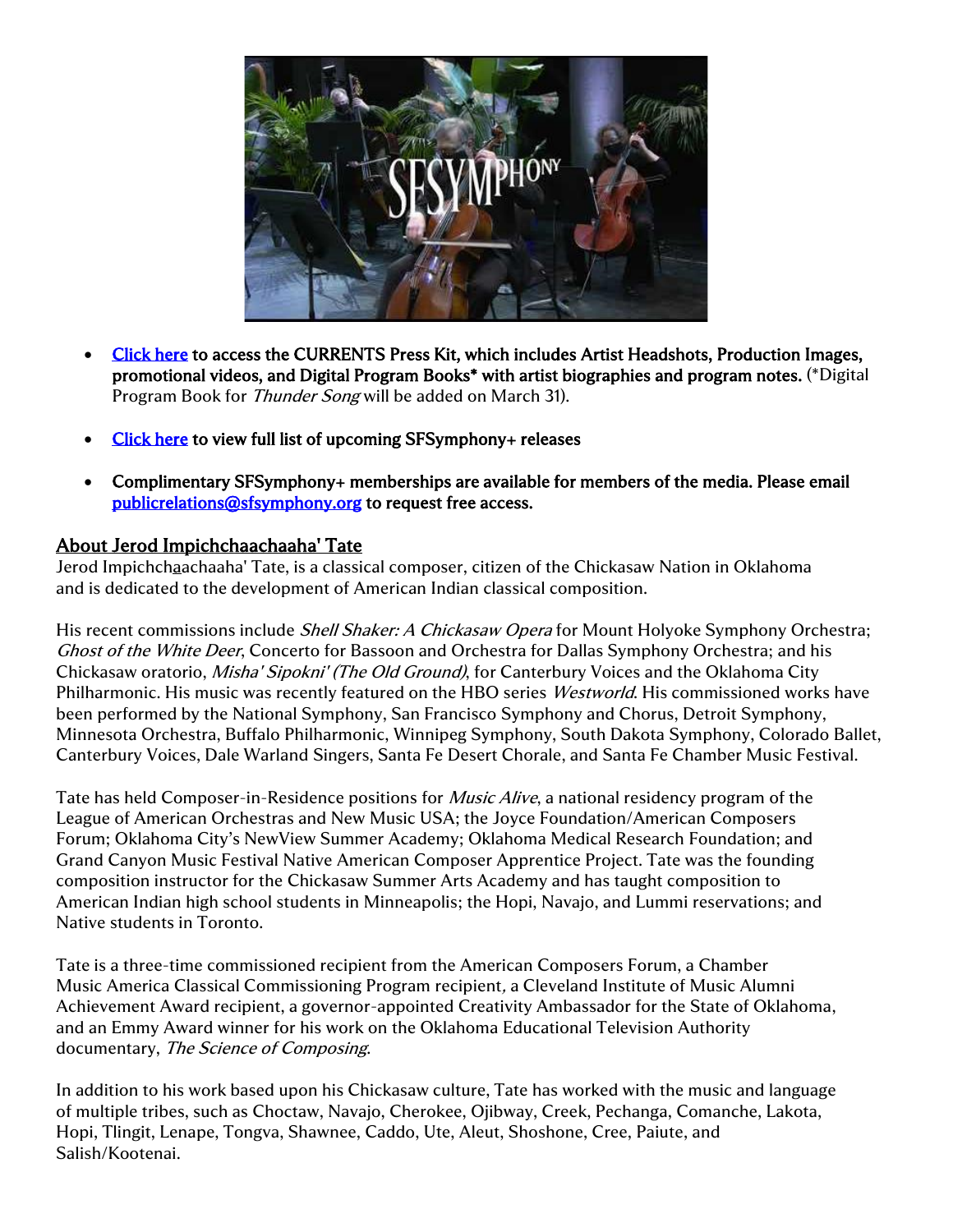Among available recorded works are *Iholba' (The Vision)* for solo flute, orchestra, and chorus; and Tracing Mississippi, a concerto for flute and orchestra, recorded by the San Francisco Symphony and Chorus, on Azica Records.

Tate earned his Bachelor of Music in Piano Performance from Northwestern University and his Master of Music in Piano Performance and Composition from The Cleveland Institute of Music. His middle name, Impichchaachaaha', means "his high corncrib" and is his inherited traditional Chickasaw house name. A corncrib is a small hut used for the storage of corn and other vegetables. In traditional Chickasaw culture, the corncrib was built high off the ground on stilts to keep its contents safe from foraging animals.

## About CURRENTS

The San Francisco Symphony's CURRENTS video series, launched in July 2020, explores the intersections of classical music with varied musical cultures and illuminates the connections and ways that cultures influence each other and evolve together. Each of the five new video episodes will be curated by a guest artist bringing their unique expertise and knowledge of a particular musical culture, featuring performances by those guest artists alongside members of the San Francisco Symphony.

Upcoming CURRENTS episodes feature the music of Zimbabwe—curated by members of the Chinyakare Ensemble who specialize in traditional Zimbabwean music and dance—on May 6; Persian music, featuring composer and multi-instrumentalist Mohammad Nejad as curator on June 17; and Klezmer musical culture, curated by chromatic button accordion, cimbalom, and piano player Joshua Horowitz and Veretski Pass, on July 29. The previously released episode *Rhythm Spirits* which explores the relationship between classical and Indian musical cultures, curated by tabla player and composer Zakir Hussain, remains available for on-demand viewing via SFSymphony+.

### About SFSymphony+

Priced at \$120 for the entire season (February 4–August 31, 2021), SFSymphony+ memberships provide exclusive access to premium original San Francisco Symphony digital content, including seven new SoundBox programs, five new CURRENTS episodes, and other special projects to be announced. Access to individual SoundBox and CURRENTS episodes can also be purchased for \$15 per episode. Premium episodes range 30 to 55 minutes in duration and remain available for on-demand streaming indefinitely after purchase. SF Symphony donors who have contributed \$250 or more this season and all 2020–21 Season subscribers automatically receive a complimentary membership for SFSymphony+ (February–August 2021). Memberships are available for sale now at [sfsymphonyplus.org.](https://www.sfsymphonyplus.org/)

SFSymphony+ also features content available for all to enjoy free of charge, without requiring a log-in. Free content includes newly-recorded chamber music performances by SF Symphony musicians, as well as previously-released programs including Throughline: San Francisco Symphony—From Hall to Home; the Día de los Muertos, Deck the Hall, and 2021 Chinese New Year: Year of the Ox virtual celebrations; and the first four episodes of CURRENTS.

SFSymphony+ is available now for browser-based streaming worldwide via [sfsymphonyplus.org](https://www.sfsymphonyplus.org/) and coming soon to app and TV services (Apple TV, Amazon FireTV, Chromecast, Roku, smart TVs), smartphones, and tablets.

### CALENDAR EDITORS**:**

All CURRENTS episodes launch Thursdays at 10AM PST / 1PM EST and will remain available for ondemand streaming indefinitely.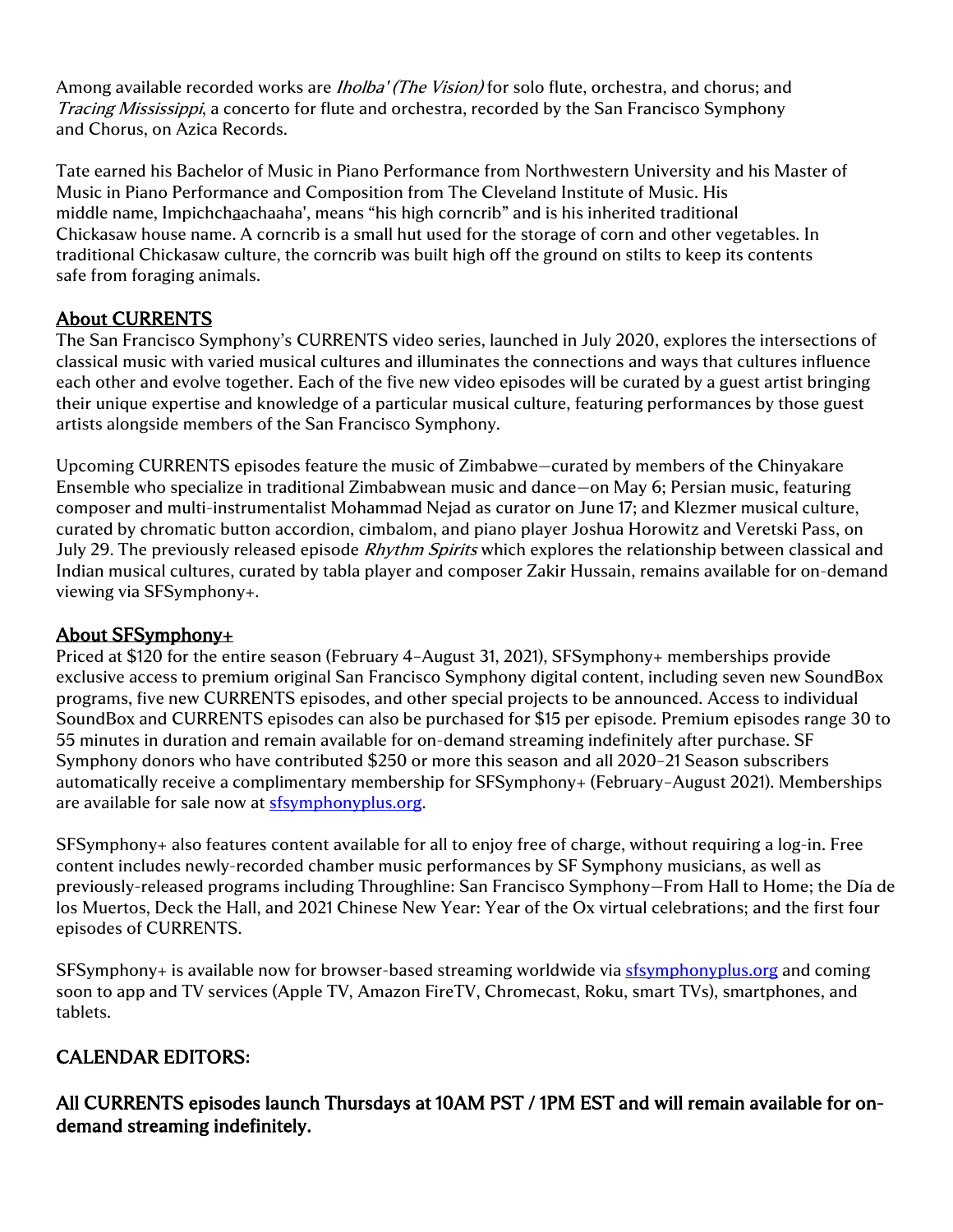## CURRENTS: Thunder Song — American Indian Musical Cultures Released April 1, 2021

[Jerod Impichchaachaaha' Tate](http://jerodtate.com/about/) curator, composer, and piano Elder Thomas Leon Brown aka Machuchuk vocalist and clapper stick Elder Ron Montez traditional Pomo drum [Edward Stephan](https://www.sfsymphony.org/Discover-the-Music/Articles-Interviews/Articles/MOM-Edward-Stephan) timpani [Yun Chu](https://www.sfsymphony.org/Discover-the-Music/Articles-Interviews/Articles/MoM-Yun-Chu) violin [David Chernyavsky](https://www.sfsymphony.org/Data/Event-Data/Artists/C/David-Chernyavsky-violin) violin [Wayne Roden](https://www.sfsymphony.org/Data/Event-Data/Artists/R/Wayne-Roden) viola [Carolyn McInstosh](https://www.sfsymphony.org/Data/Event-Data/Artists/M/Carolyn-McIntosh) cello [Anne Pinsker](https://www.sfsymphony.org/Data/Event-Data/Artists/P/Anne-Pinsker) cello [Marc Shapiro](https://www.sfsymphony.org/Data/Event-Data/Artists/S/Marc-Shapiro) piano [Catherine Van Hoesen](https://www.sfsymphony.org/Data/Event-Data/Artists/V/Catherine-Van-Hoesen) violin [Helen Kim](https://www.sfsymphony.org/Data/Event-Data/Artists/K/Helen-Kim) violin [Chen Zhao](https://www.sfsymphony.org/Discover-the-Music/Articles-Interviews/Articles/MEET-THE-SFS-MUSICIANS-VIOLINIST-CHEN-ZHAO) violin [Jonathan Vinocour](https://www.sfsymphony.org/Data/Event-Data/Artists/V/Jonathan-Vinocour) viola **[Matthew Young](https://www.sfsymphony.org/Discover-the-Music/Articles-Interviews/Articles/MEET-THE-SFS-MUSICIANS-VIOLA-MATTHEW-YOUNG) viola** [David Goldblatt](https://www.sfsymphony.org/Data/Event-Data/Artists/G/David-Goldblatt) cello [Jill Rachuy Brindel](https://www.sfsymphony.org/Data/Event-Data/Artists/B/Jill-Brindel) cello **[S. Mark Wright](https://www.sfsymphony.org/Data/Event-Data/Artists/W/Mark-Wright) bass [Jacob Nissly](https://www.sfsymphony.org/Data/Event-Data/Artists/N/Jacob-Nissly) percussion** [James Lee Wyatt III](https://www.sfsymphony.org/Data/Event-Data/Artists/W/James-Lee-Wyatt-III) percussion Jennifer N. Brown director Kara Lancaster editor [Luke Kritzeck](https://www.lukekritzeck.com/about) lighting/set designer

JEROD IMPICHCHAACHAAHA' TATE Talowa*'* Hiloha (Thunder Song)

#### ROCHELLE CHESTER

Moon's Lullaby

### TRADITIONAL POMO (arr. Elder Thomas Leon Brown aka Machuchuk and Jerod Impichchaachaaha' Tate)

Hoy-Ya-A (Shake Head Coming Out Song)

#### LOUIS W. BALLARD

Selections from Katcina Dances Momo (Bees) Monwu (Owl) Tumas, Tunwup (Crow-Mother & Sons)

#### JEROD IMPICHCHAACHAAHA' TATE

Chokfi*'*

Connect with the San Francisco Symphony o[n Facebook,](http://facebook.com/sfsymphony) [Twitter,](http://twitter.com/sfsymphony) [YouTube,](http://www.youtube.com/user/sfsymphony) [Instagram](https://www.instagram.com/sfsymphony/?hl=en), and [Soundcloud:](https://soundcloud.com/sfsymphony)



The San Francisco Symphony receives support from more than 8,500 individual donors and 250 partner institutions.